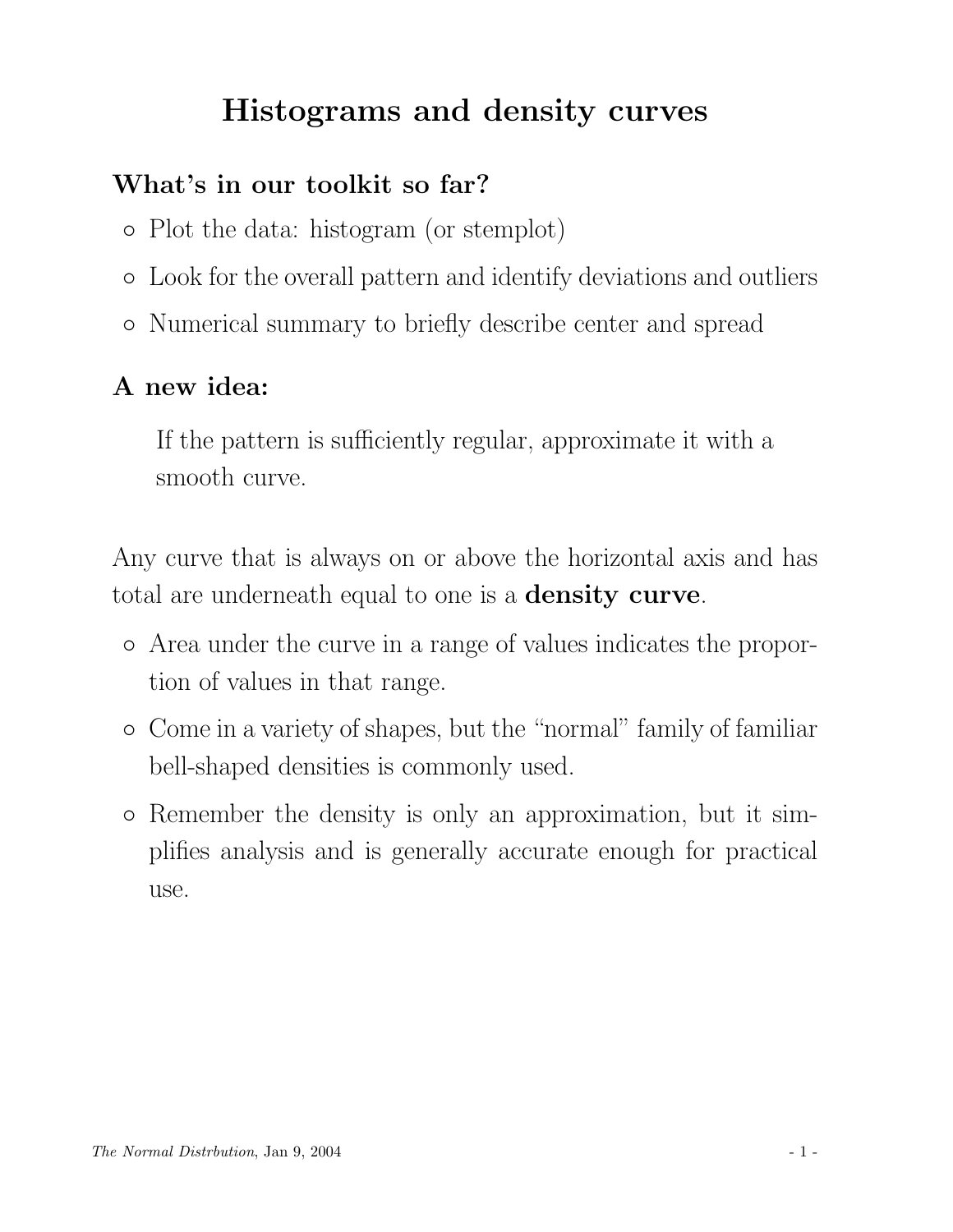# Examples

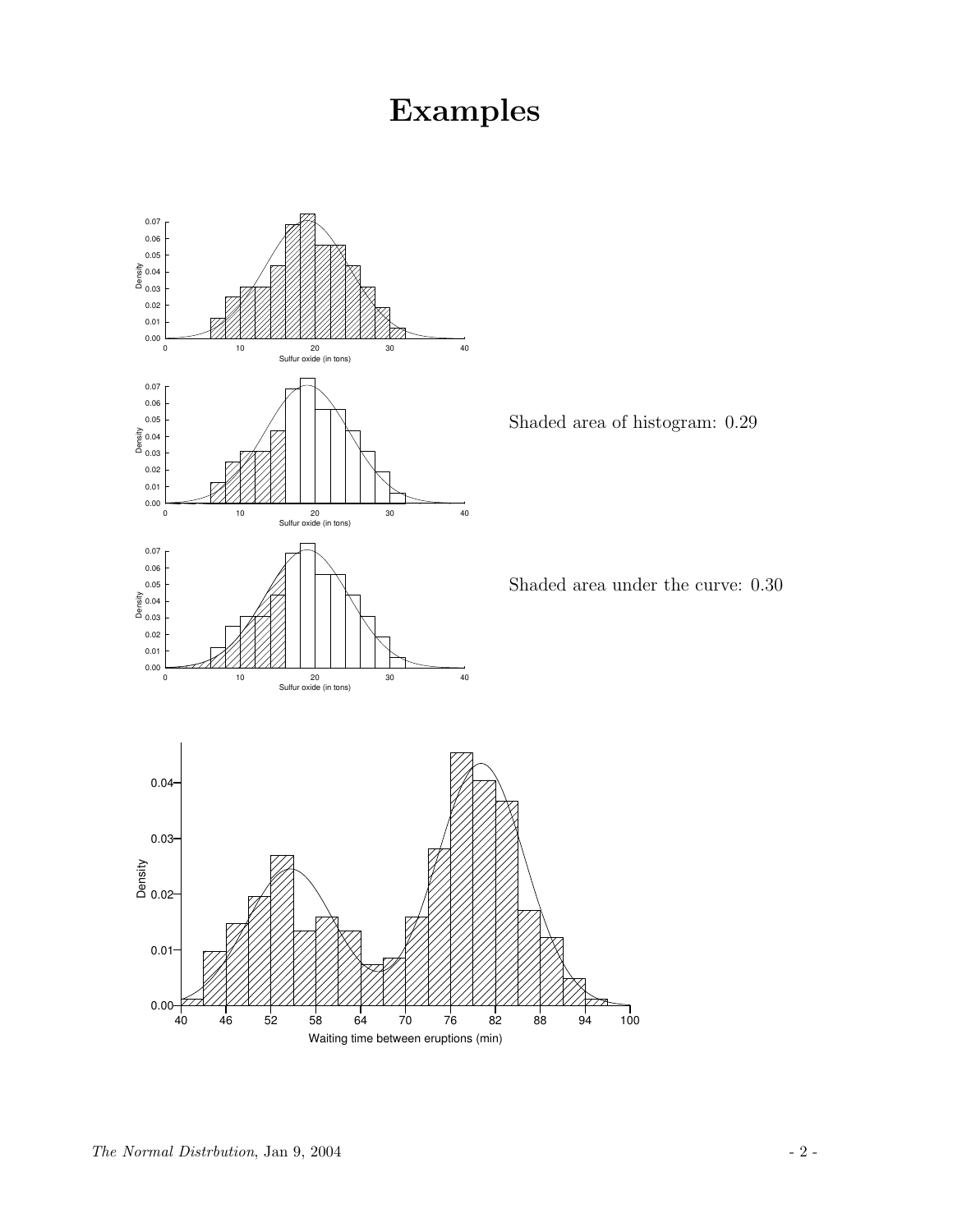# Median and mean of a density curve

### Median:

The equal-areas point with 50% of the "mass" on either side.

### Mean:

The balancing point of the curve, if it were a solid mass.



#### Note:

- The mean and median of a symmetric density curve are equal.
- The mean of a skewed curve is pulled away from the median in the direction of the long tail.

The mean and standard deviation of a density are denoted  $\mu$  and  $\sigma$ , rather than  $\bar{x}$  and s, to indicate that they refer to an idealized model, and not actual data.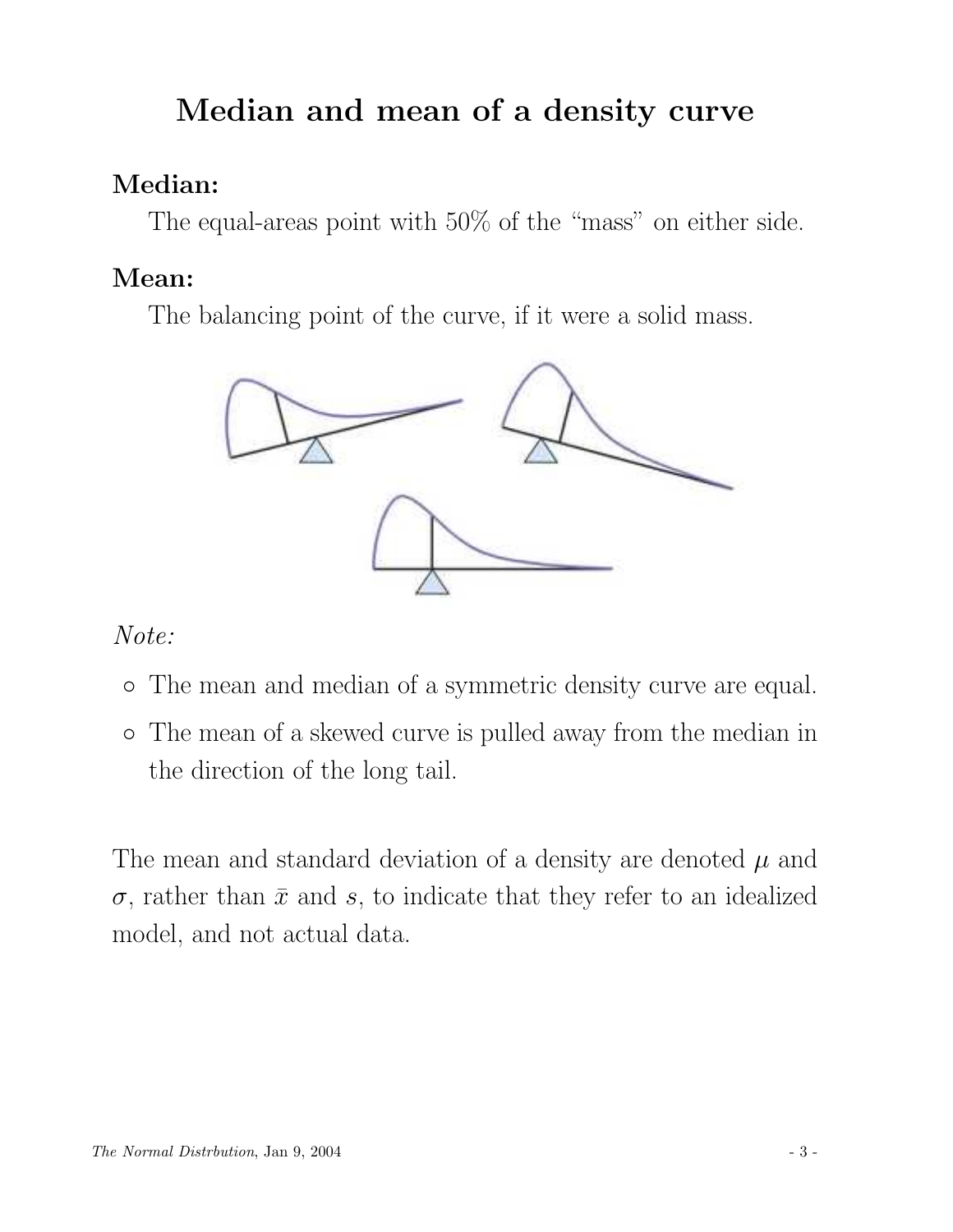## Normal distributions:  $\mathcal{N}(\mu, \sigma)$

The normal distribution is

- symmetric,
- single-peaked,
- bell-shaped.

The density curve is given by

$$
f(x) = \frac{1}{\sqrt{2\pi\sigma^2}} \exp\left(-\frac{1}{2\sigma^2}(X-\mu)^2\right).
$$

It is determined by two parameters  $\mu$  and  $\sigma$ :

- $\circ$   $\mu$  is the mean (also the median)
- $\circ$   $\sigma$  is the standard deviation



Note: The point where the curve changes from concave to convex is  $\sigma$  units from  $\mu$  in either direction.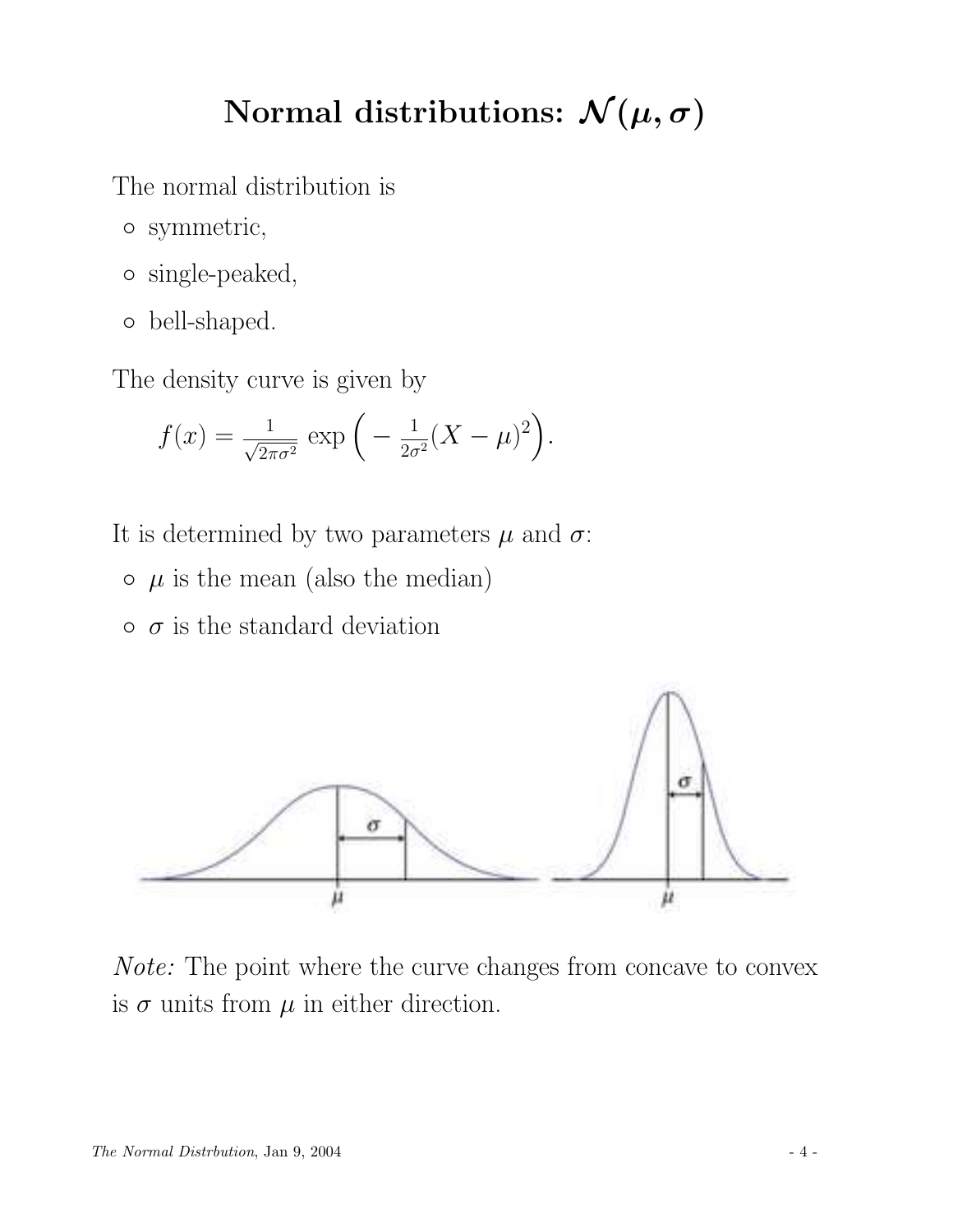### The 68-95-99.7 rule



- About 68% of the data fall inside (µ − σ, µ + σ).
- About 95% of the data fall inside  $(\mu 2\sigma, \mu + 2\sigma)$ .
- About 99.7% of the data fall inside (µ − 3σ, µ + 3σ).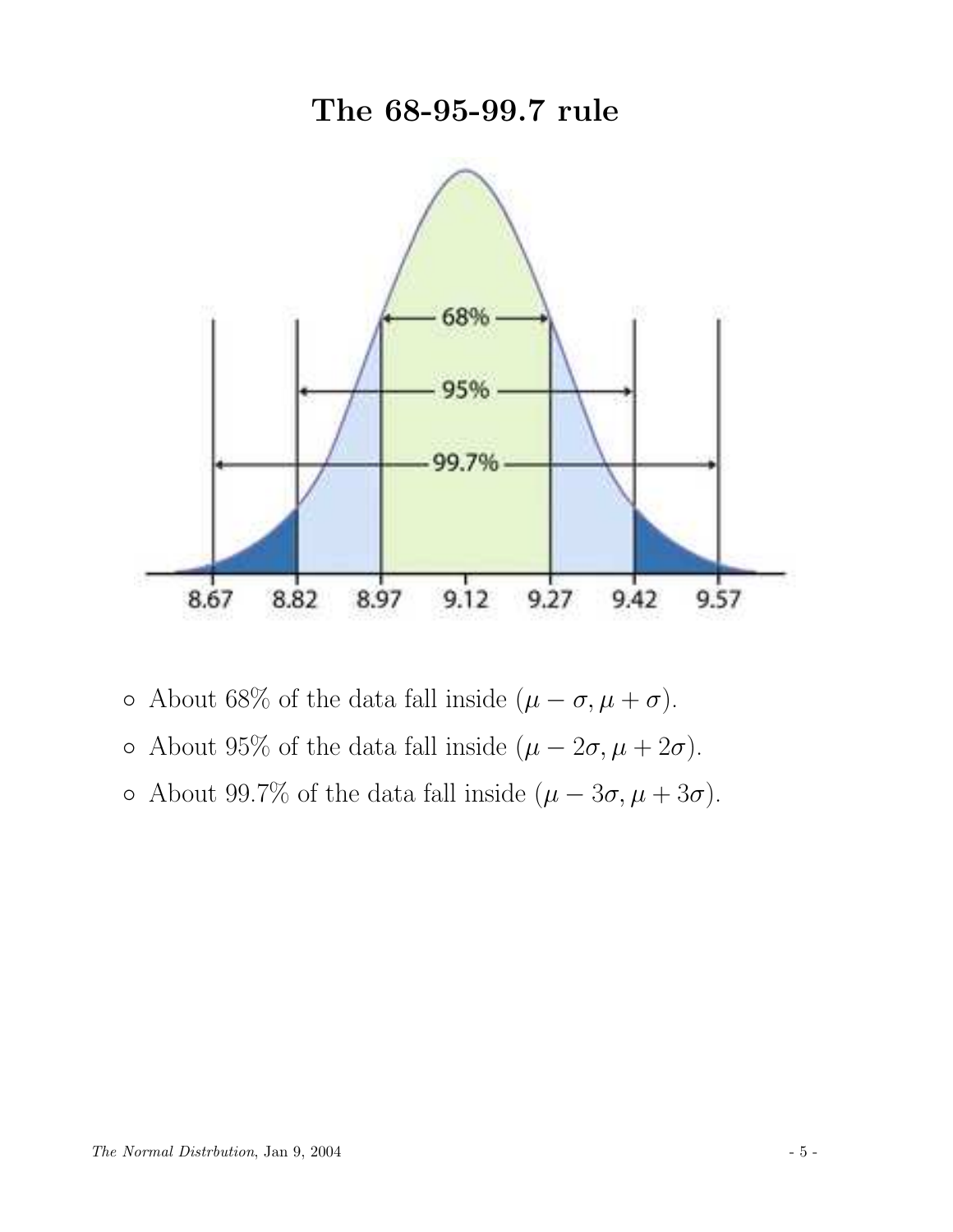## Example

Scores on the Wechsler Adult Intelligence Scale (WAIS) for the 20 to 34 age group are approximately  $N(110, 25)$ .

- About what percent of people in this age group have scores above 110?
- About what percent have scores above 160?
- In what range do the middle 95% of all scores lie?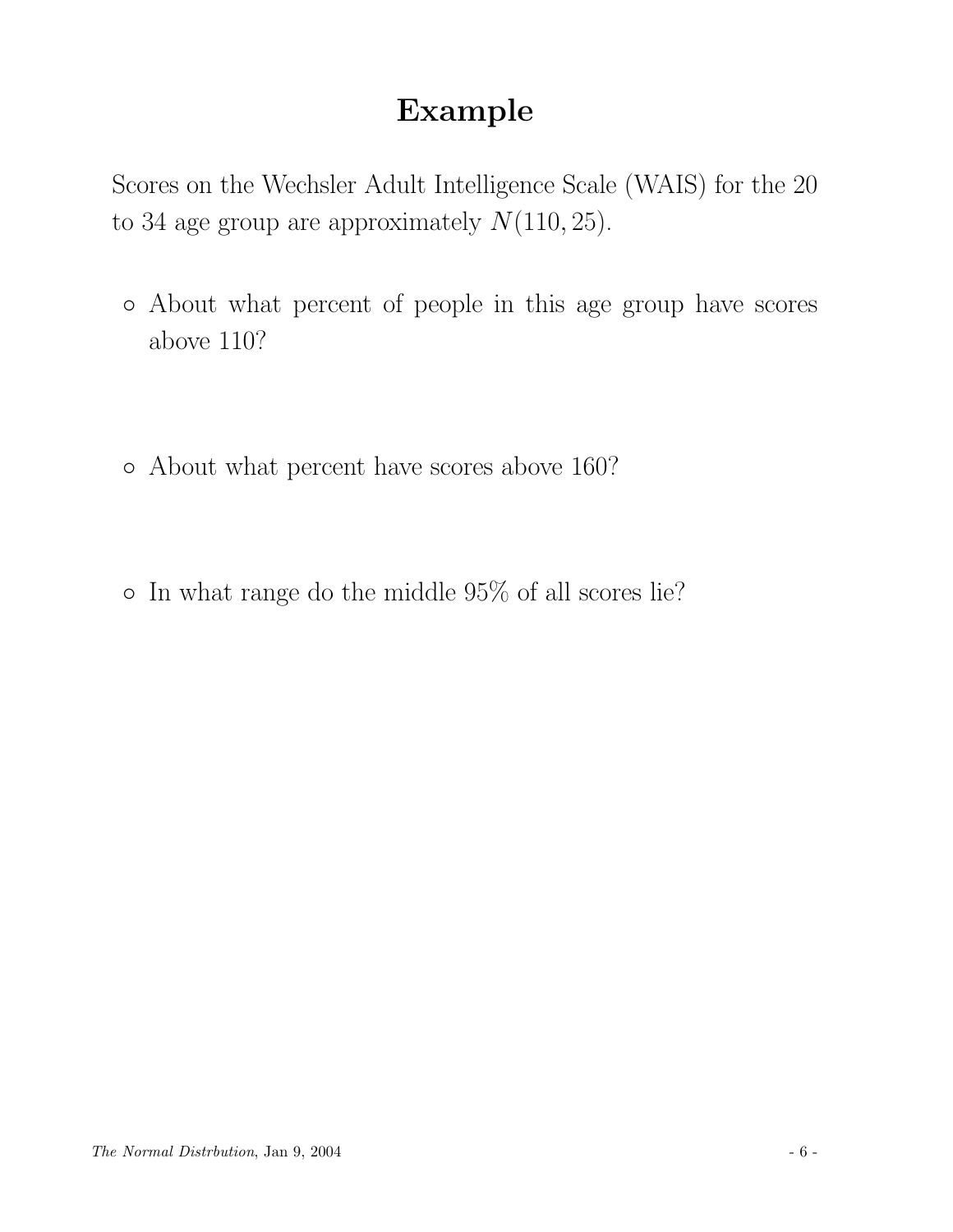### Standardization and z-scores

Linear transformation of normal distributions:

$$
X \sim \mathcal{N}(\mu, \sigma) \quad \Rightarrow \quad a \, X + b \sim \mathcal{N}(a \, \mu + b, a \, \sigma)
$$

In particular it follows that

$$
\frac{X-\mu}{\sigma} \sim \mathcal{N}(0,1).
$$

#### $\mathcal{N}(0, 1)$  is called **standard normal distribution**.

For a real number  $x$  the standardized value or  $z$ -score

$$
z = \frac{x - \mu}{\sigma}
$$

tells how many standard deviations x is from  $\mu$ , and in what direction.

Standardization enables us to use a standard normal table to find probabilities for any normal variable.

For example:

- $\circ$  What is the proportion of  $N(0, 1)$  observations less than 1.2?
- $\circ$  What is the proportion of  $N(3, 1.5)$  observations greater than 5?
- $\circ$  What is the proportion of  $N(10, 5)$  observations between 3 and 9?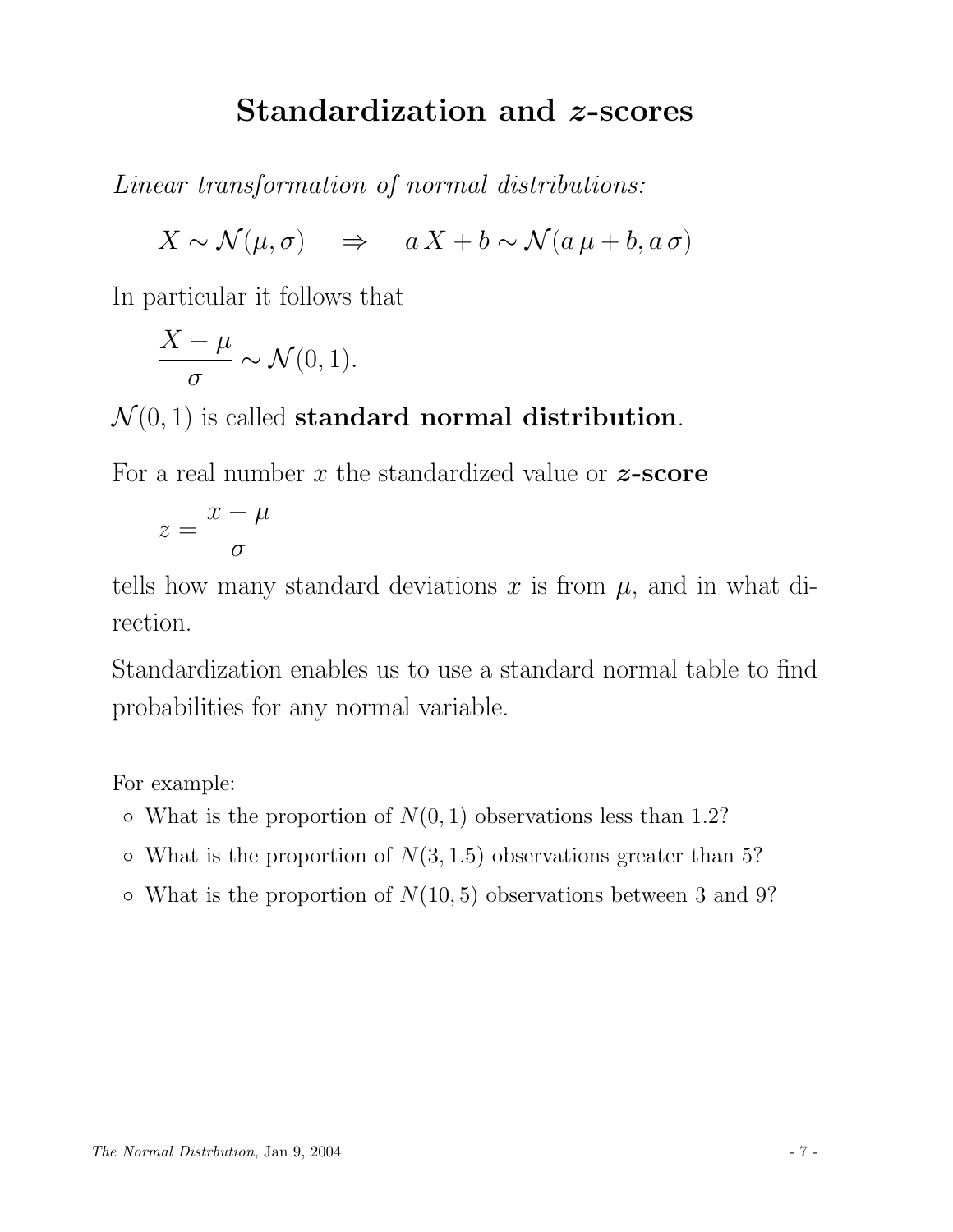## Normal calculations

#### Standard normal calculations

- 1. State the problem in terms of  $x$ .
- 2. Standardize:  $z = \frac{x-\mu}{\sigma}$  $\frac{-\mu}{\sigma}$ .
- 3. Look up the required value(s) on the standard normal table.
- 4. Reality check: Does the answer make sense?

### Backward normal calculations

We can also calculate the values, given the probabilities: If MPG  $\sim \mathcal{N}(25.7, 5.88)$ , what is the minimum MPG required to be in the top 10%?

### "Backward" normal calculations

- 1. State the problem in terms of the probability of being less than some number.
- 2. Look up the required value(s) on the standard normal table.
- 3. "Unstandardize," i.e. solve  $z = \frac{x-\mu}{\sigma}$  $\frac{-\mu}{\sigma}$  for x.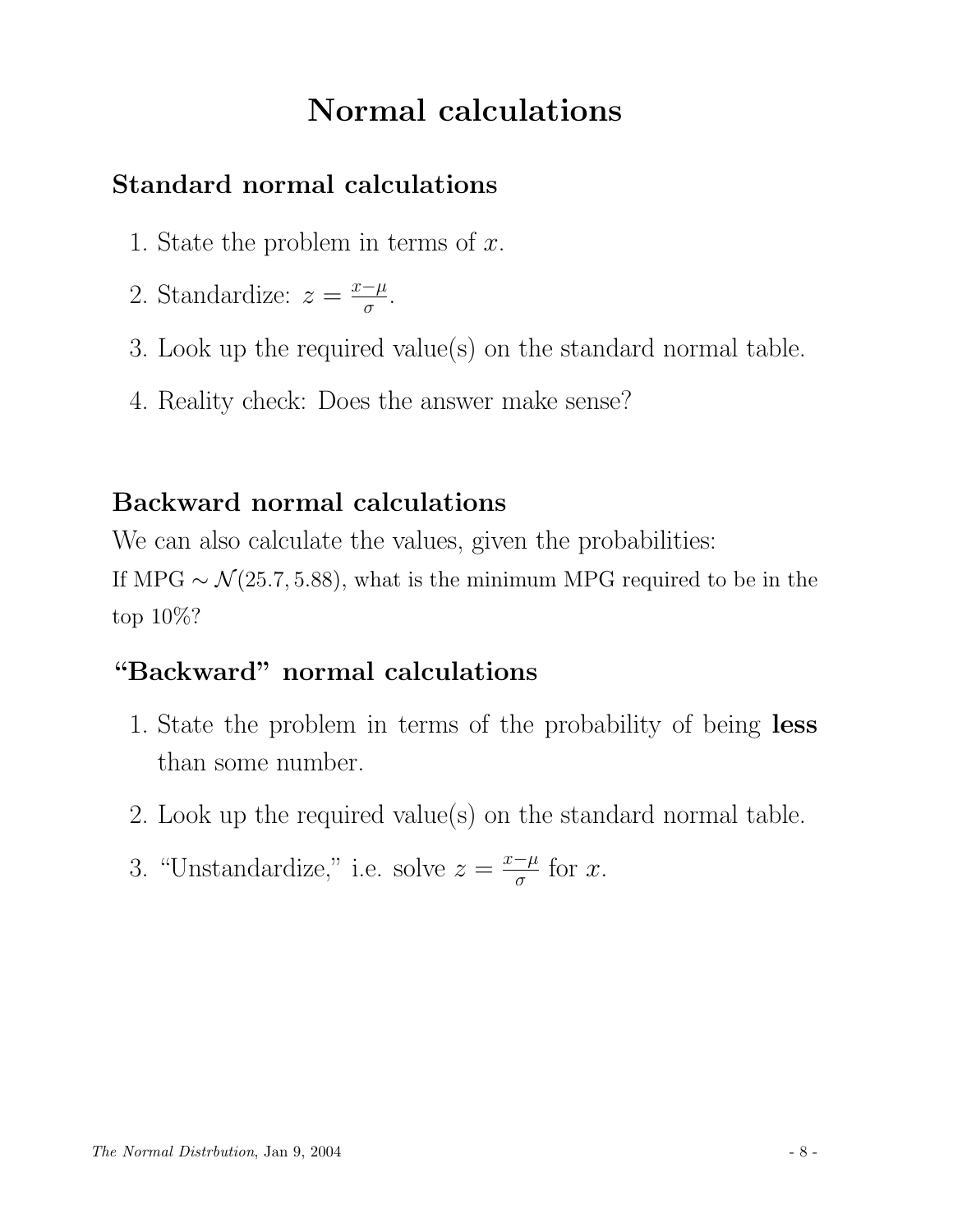### Example

Suppose  $X \sim \mathcal{N}(0, 1)$ .  $\circ \mathbb{P}(X \leq 2) = ?$  $P(X > 2) = ?$ ◦ P(−1 ≤ X ≤ 2) = ? ◦ Find the value z such that  $\Diamond P(X \leq z) = 0.95$  $\Diamond P(X > z) = 0.99$  $\Diamond P(-z \leq X < z) = 0.68$  $\Diamond P(-z \leq X < z) = 0.95$  $\Diamond P(-z \leq X \leq z) = 0.997$ Suppose  $X \sim \mathcal{N}(10, 5)$ .  $\circ \mathbb{P}(X < 5) = ?$ ◦ P(−3 < X < 5) = ? ◦ P(−x < X < x) = 0.95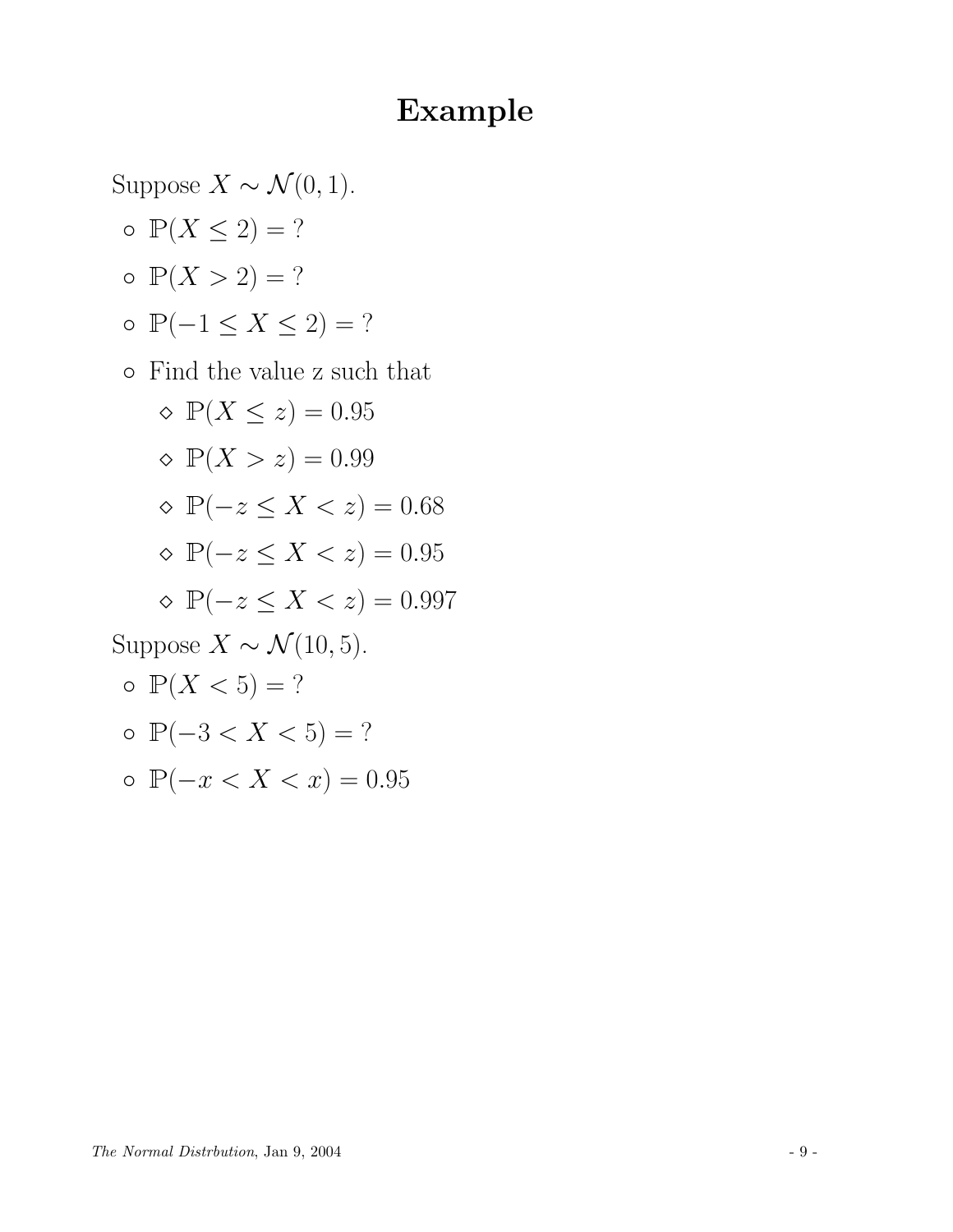### Assessing Normality

#### How to make a normal quantile plot

- 1. Arrange the data in increasing order.
- 2. Record the percentiles  $(\frac{1}{n}, \frac{2}{n})$  $\frac{2}{n}, \ldots, \frac{n}{n}$  $\frac{n}{n}$ .
- 3. Find the z-scores for these percentiles.
- 4. Plot  $x$  on the vertical axis against  $z$  on the horizontal axis.

#### Use of normal quantile plots

- If the data are (approximately) normal, the plot will be close to a straight line.
- Systematic deviations from a straight line indicate a nonnormal distribution.
- Outliers appear as points that are far away from the overall patter of the plot.

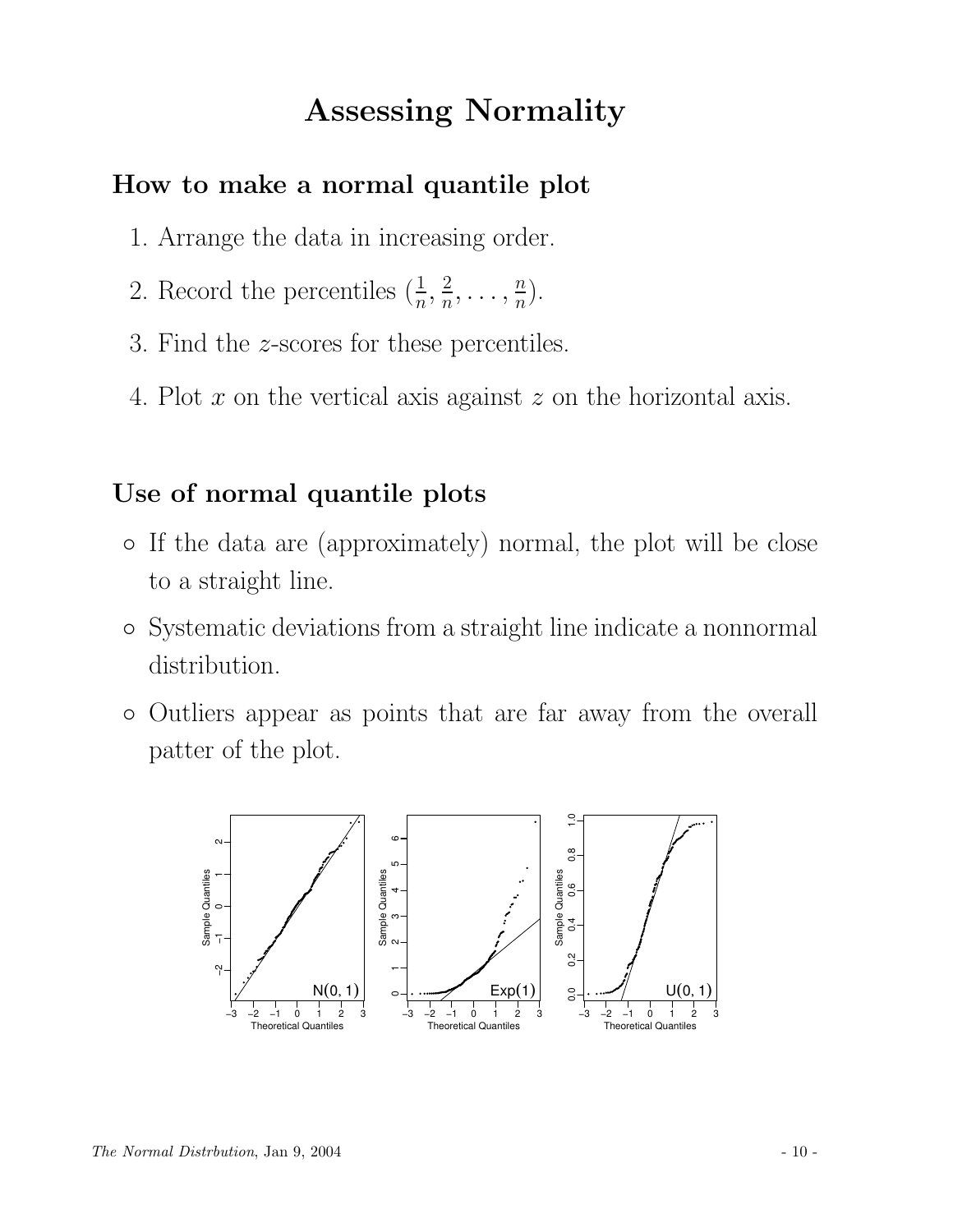# Density Estimation

The normal density is just one possible density curve. There are many others, some with compact mathematical formulas and many without.

Density estimation software fits an arbitrary density to data to give a smooth summary of the overall pattern.

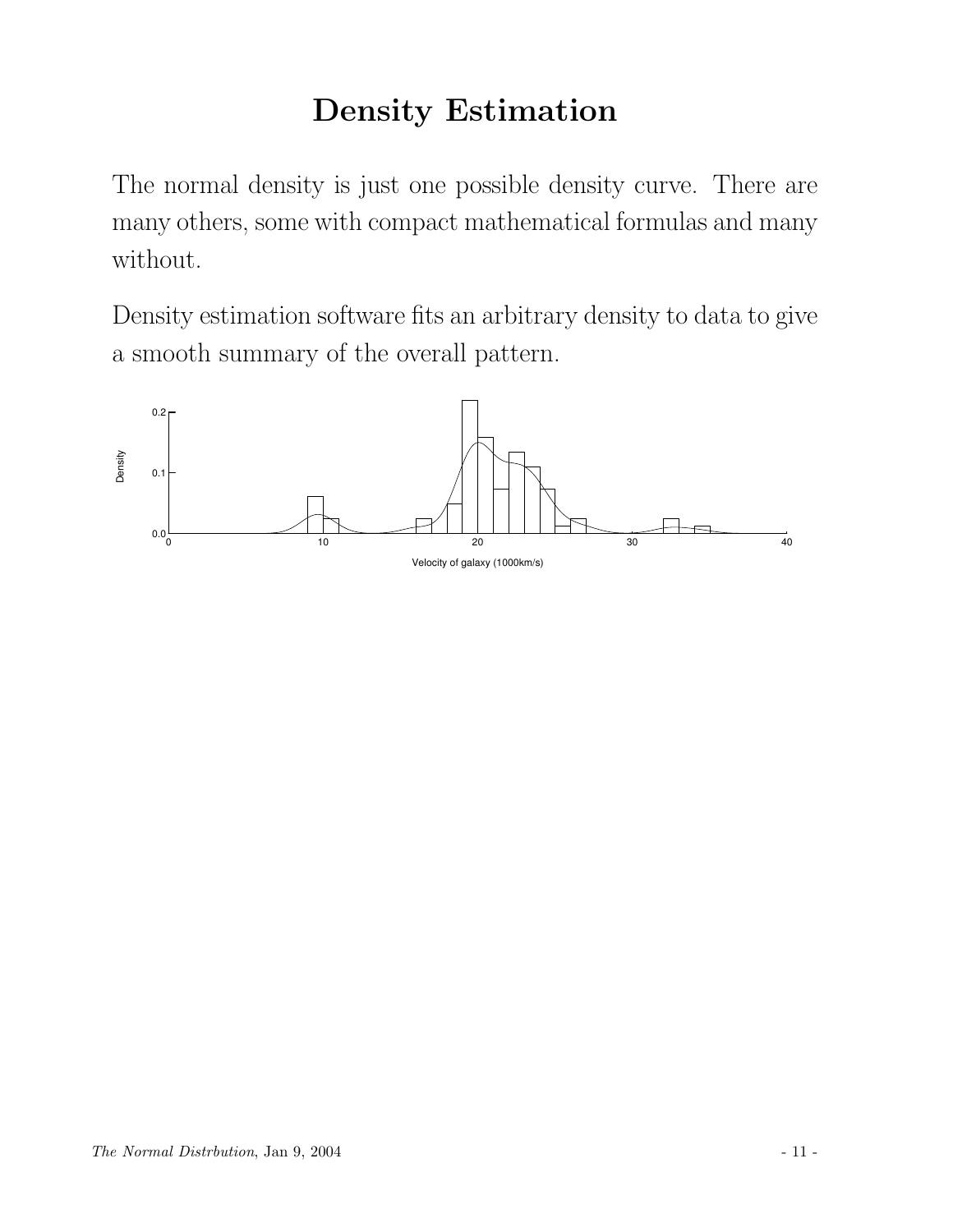## Histogram

#### How to scale a histogram?

- Easiest way to draw a histogram:
	- $\diamond$  qqually spaced bins
	- $\diamond$  counts on the vertical axis



Disadvantage: Scaling depends on number of observations and bin width.

◦ Scale histogram such that area of each bar corresponds to proportion of data:



Proportion of data in interval (0, 10]:

height  $\cdot$  width  $= 0.02 \cdot 10 = 0.2 = 20\%$ 

Since  $n = 15$  this corresponds to 3 observations.